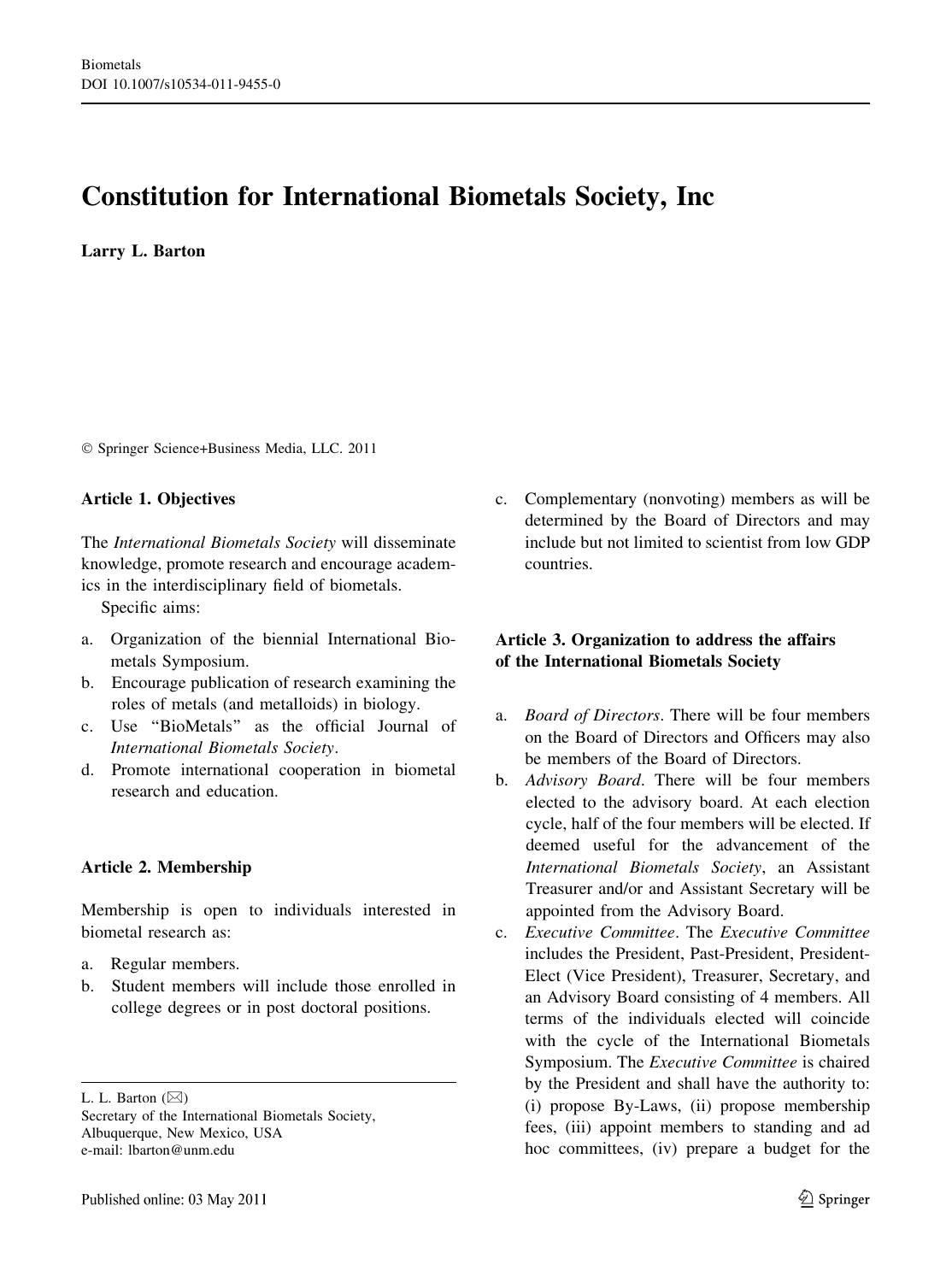International Biometals Society, (v) fill vacancies as they may occur for positions of Officers and the Executive Committee and (vi) enact other regulations necessary for conducting the business of the International Biometals Society. The recommendations of the Executive Committee for the above categories shall be subject to approval during the General Business Meeting of the International Biometals Society held during each International Biometals Symposium.

## Articles 4. Officers

- a. The President shall be elected to a term of two years. Upon completion of his/her term, the President assumes the position of Past-President. The President conducts the business of International Biometals Society and consults with the Executive Committee on matters of importance to the society. The President will have frequent discussions with the President-Elect to ensure that proper transition of the International Biometals Society flows smoothly with each new election. The President shall discuss, with the chair of the committee hosting the International Biometals Symposium, the integration of the General Business Meeting and relevant announcements at the International Biometals Symposium. The President will chair the Executive Committee.
- b. The Past-President is the Chair of the Nominating Committee and will organize presentations from this committee to the Executive Committee and to the General Business Meeting of International Biometals Society. If the Past-President position is vacant, the President will appoint a member to be Chair of the Nominating Committee.
- c. The President-Elect (or Vice-President) shall, at the invitation of the President, work to promote the International Biometals Society. The President-Elect shall be chair of the Committee for Selection of Meeting Sites.
- d. The Treasurer is responsible for the financial matters of the International Biometals Society. The treasurer shall present an annual report to the Executive Committee and a biennial report to the General Business Meeting. The Treasurer is elected for a two year term and may be re-elected.

e. The Secretary is responsible for the correspondence of the International Biometals Society, distribution of information to the members, and assists the Meeting Program Committee as is necessary for information presented at the General Business Meeting. The term of the Secretary is two years and may be re-elected.

## Article 5. Elections

The Nominating Committee shall construct the ballot for the Officers and members of the Executive Committee of the International Biometals Society. Individuals will be named for each elected position prior to the General Business Meeting at the biennial International Biometals Symposium.

## Article 6. Standing committees

- a. A Nominating Committee shall consist of the Past-President (or the President if the office of Past-President is vacant) as chair of the committee with three additional members selected by the President from the Executive Committee. In establishing the list of candidates, the Nominating Committee will consider various parameters including research field and geographic location of candidates with an attempt to have broad representation for the officers.
- b. The Committee for Selection of Meeting Sites shall consider geographical location and local support for hosting an international symposium. Announcement of future sites for the International Biometals Symposium will be announced at the International Biometals Symposium. The Committee for Selection of Meeting Sites for the International Biometals Symposium shall consist of the President-Elect, Chair of the next International Biometals Symposium, and senior members of the Advisory Board.
- c. The Publication Committee will consist of the outgoing President of International Biometals Society, the host of the International Biometals Symposium, and other members deemed necessary for publication of manuscripts from the symposium in the ''Biometals'' journal. The